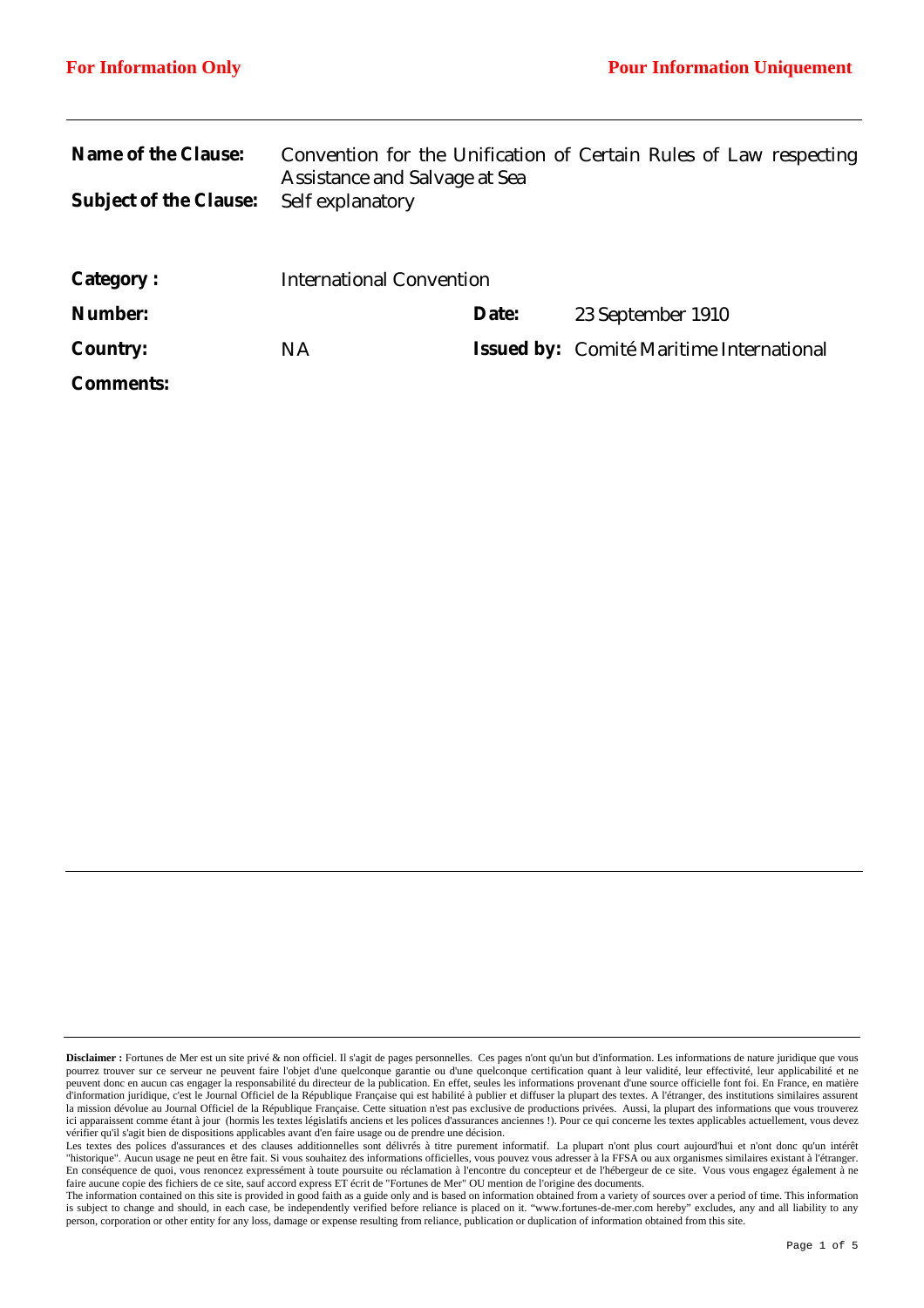#### **Convention for the Unification of Certain Rules of Law respecting Assistance and Salvage at Sea (Brussels, 23 September 1910)**

His Majesty the King of the United Kingdom of Great Britain and Ireland and of the British Dominions beyond the Seas, Emperor of India; His Majesty the German Emperor, King of Prussia, in the name of the German Empire; the President of the Argentine Republic; His Majesty the Emperor of Austria, King of Bohemia, etc, and Apostolic King of Hungary, for Austria and Hungary; His Majesty the King of the Belgians; the President of the United States of Brazil; the President of the Republic of Chile; the President of the Republic of Cuba; His Majesty the King of Denmark; His Majesty the King of Spain; the President of the United States of America; the President of the French Republic; His Majesty the King of the Hellenes; His Majesty the King of Italy; His Majesty the Emperor of Japan; the President of the United States of Mexico; the President of the Republic of Nicaragua; His Majesty the King of Norway, Her Majesty the Queen of the Netherlands; His Majesty the King of Portugal and the Algarves; His Majesty the King of Roumania; His Majesty the Emperor of All the Russias; His Majesty the King of Sweden; the President of the Republic of Uruguay;

HAVING RECOGNISED the desirability of determining by agreement certain uniform rules of law respecting assistance and salvage at sea, have decided to conclude a Convention to that end, and have appointed as their plenipotentiaries, that is to say:

Who, having been duly authorised to that effect, have agreed as follows:

# *Article 1*

Assistance and salvage of seagoing vessels in danger, of any things on board, of freight and passage money, and also services of the same nature rendered by sea-going vessels to vessels of inland navigation or vice versa, are subject to the following provisions, without any distinction being drawn between these two kinds of service [viz, assistance and salvage], and in whatever waters the services have been rendered.

## *Article 2*

Every act of assistance or salvage of which has had a useful result gives a right to equitable remuneration.

No remuneration is due if the services rendered have no beneficial result.

In no case shall the sum to be paid exceed the value of the property salved.

## *Article 3*

Persons who have taken part in salvage operations notwithstanding the express and reasonable prohibition on the part of the vessel to which the services were rendered, have no right to any remuneration.

## *Article 4*

A tug has no right to remuneration for assistance to or salvage of the vessel she is towing or of the vessel's cargo, except where she has rendered exceptional services which cannot be considered as rendered in fulfilment of the contract of towage.

## *Article 5*

Remuneration is due notwithstanding that the salvage services have been rendered by or to vessels belonging to the same owner.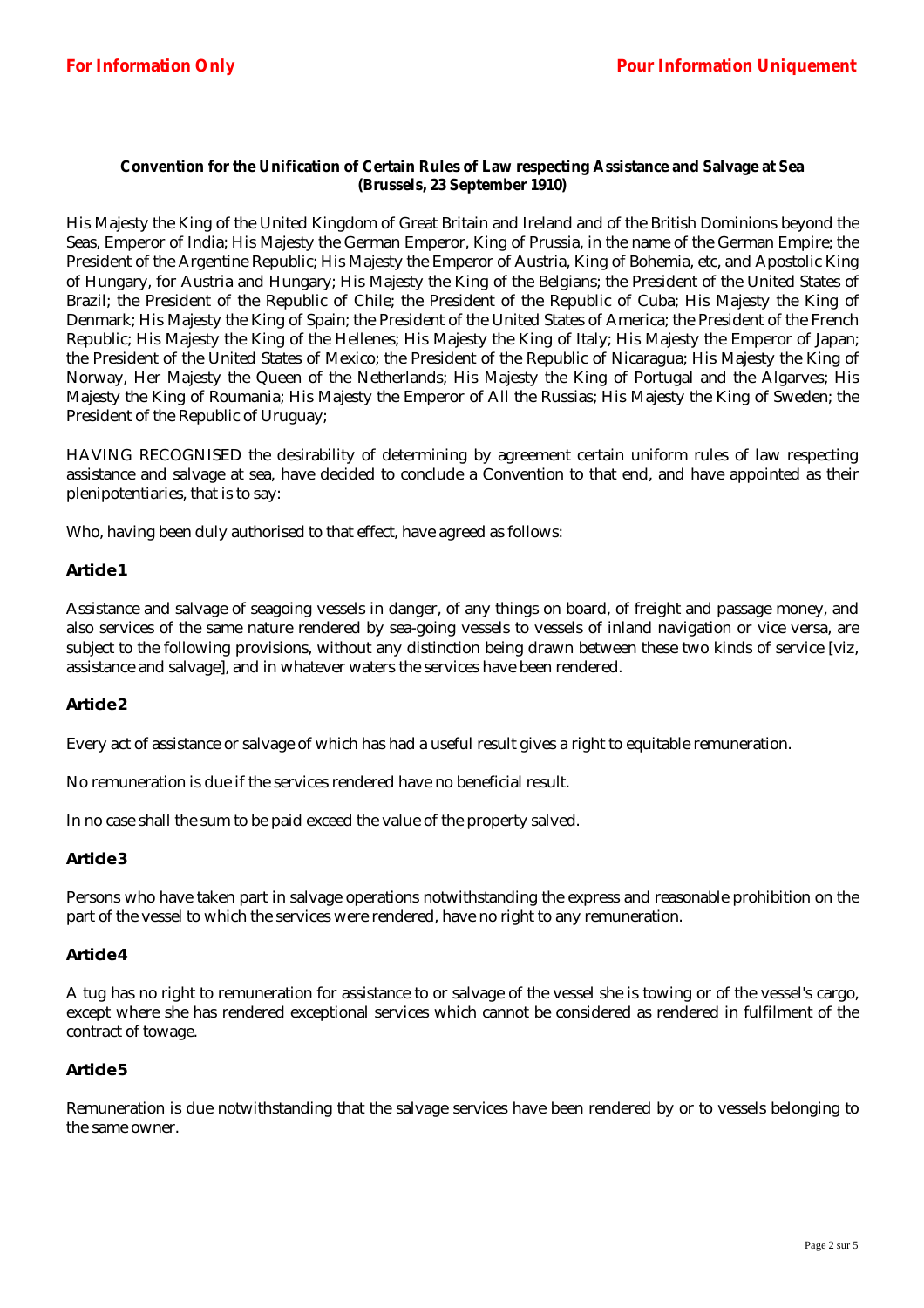# *Article 6*

The amount of remuneration is fixed by agreement between the parties, and, failing agreement, by the court.

The proportion in which the remuneration is to be distributed amongst the salvors is fixed in the same manner.

The apportionment of the remuneration amongst the owner, master and other persons in the service of each salving vessel shall be determined by the law of the vessel's flag.

## *Article 7*

Every agreement as to assistance or salvage entered into at the moment and under the influence of danger may, at the request of either party, be annulled or modified by the court, if it considers that the conditions agreed upon are not equitable.

In all cases, when it is proved that the consent of one of the parties is vitiated by fraud or concealment, or when the remuneration is, in proportion to the services rendered, in an excessive degree too large or too small, the agreement may be annulled or modified by the court at the request of the party affected.

## *Article 8*

The remuneration is fixed by the court according to the circumstances of each case, on the basis of the following considerations: (a) firstly, the measure of success obtained, the efforts and deserts of the salvors, the danger run by the salved vessel, by her passengers, crew and cargo, by the salvors, and by the salving vessel; the time expended, the expenses incurred and losses suffered, and the risks of liability and other risks run by the salvors, and also the value of the property exposed to such risks, due regard being had to the special appropriation (if any) of the salvors' vessel for salvage purposes; (b) secondly, the value of the property salved.

The same considerations apply for the purpose of fixing the apportionment provided for by the second paragraph of Article 6.

The court may deprive the salvors of all remuneration, or may award a reduced remuneration, if it appears that the salvors have by their fault rendered the salvage or assistance necessary or have been guilty of theft, fraudulent concealment, or other acts of fraud.

## *Article 9*

No remuneration is due from persons whose lives are saved, but nothing in this Article shall affect the provisions of the national laws on this subject.

Salvors of human life, who have taken part in the services rendered on the occasion of the accident giving rise to salvage or assistance, are entitled to a fair share of the remuneration awarded to the salvors of the vessel, her cargo, and accessories.

## *Article 10*

A salvage action is barred after an interval of two years from the day on which the operations of assistance or salvage terminate.

The grounds upon which the said period of limitation may be suspended or interrupted are determined by the law of the court where the case is tried.

The High Contracting Parties reserve to themselves the right to provide, by legislation in their respective countries, that the said period shall be extended in cases where it has not been possible to arrest the vessel assisted or salved in the territorial waters of the State in which the plaintiff has his domicile or principal place of business.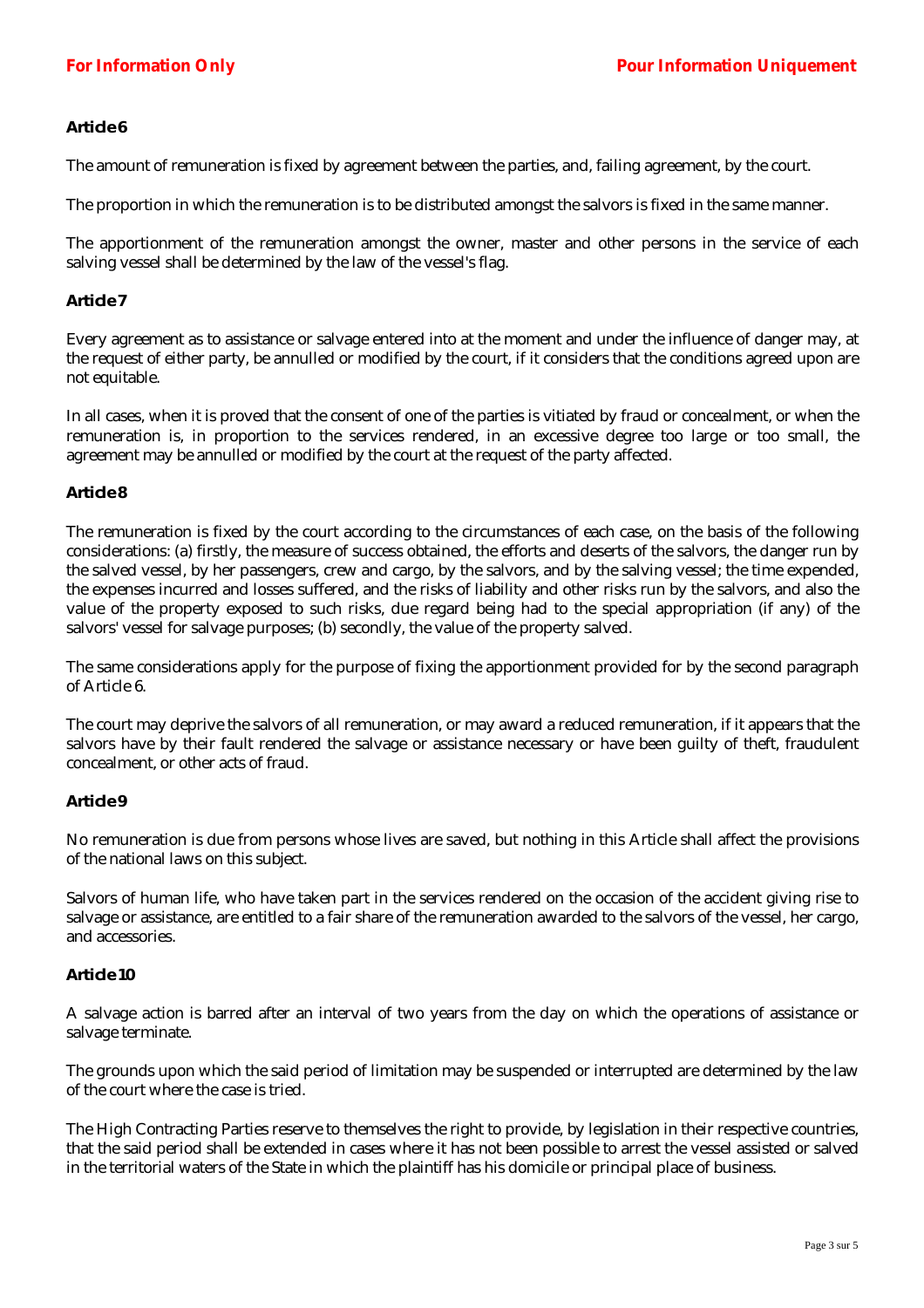## *Article 11*

Every master is bound, so far as he can do so without serious danger to his vessel, her crew and her passengers, to render assistance to everybody, even though an enemy, found at sea in danger of being lost.

The owner of a vessel incurs no liability by reason of contravention of the above provision.

#### *Article 12*

The High Contracting Parties, whose legislation does not forbid infringements of the preceding Article, bind themselves to take or to propose to their respective legislatures the measures necessary for the prevention of such infringements.

The High Contracting Parties will communicate to one another as soon as possible the laws or regulations which have already been or may be hereafter promulgated in their States for giving effect to the above provision.

#### *Article 13*

This Convention does not affect the provisions of national laws or international treaties as regards the organisation of services of assistance and salvage by or under the control of public authorities, nor, in particular, does it affect such laws or treaties on the subject of the salvage of fishing gear.

#### *Article 14*

This Convention does not apply to ships of war or to Government ships appropriated exclusively to a public service.

#### *Article 15*

The provisions of this Convention shall be applied as regards all persons interested when either the assisting or salving vessel or the vessel assisted or salved belongs to a State of the High Contracting Parties, as well as in any other cases for which the national laws provide.

Provided always that:

1. As regards persons interested who belong to a non-contracting State the application of the above provisions may be made by each of the contracting States conditional upon reciprocity.

2. Where all the persons interested belong to the same State as the court trying the case, the provisions of the national law and not of the Convention are applicable.

3. Without prejudice to any wider provisions of any national laws, Article 11 only applies as between vessels belonging to the States of the High Contracting Parties.

#### *Article 16*

Any one of the High Contracting Parties shall have the right, three years after this Convention comes into force, to call for a fresh conference with a view to possible amendments, and particularly with a view to extend, if possible, the sphere of its application.

Any Power exercising this right must notify its intention to the other Powers, through the Belgian Government, which will make arrangements for convening the conference within six months.